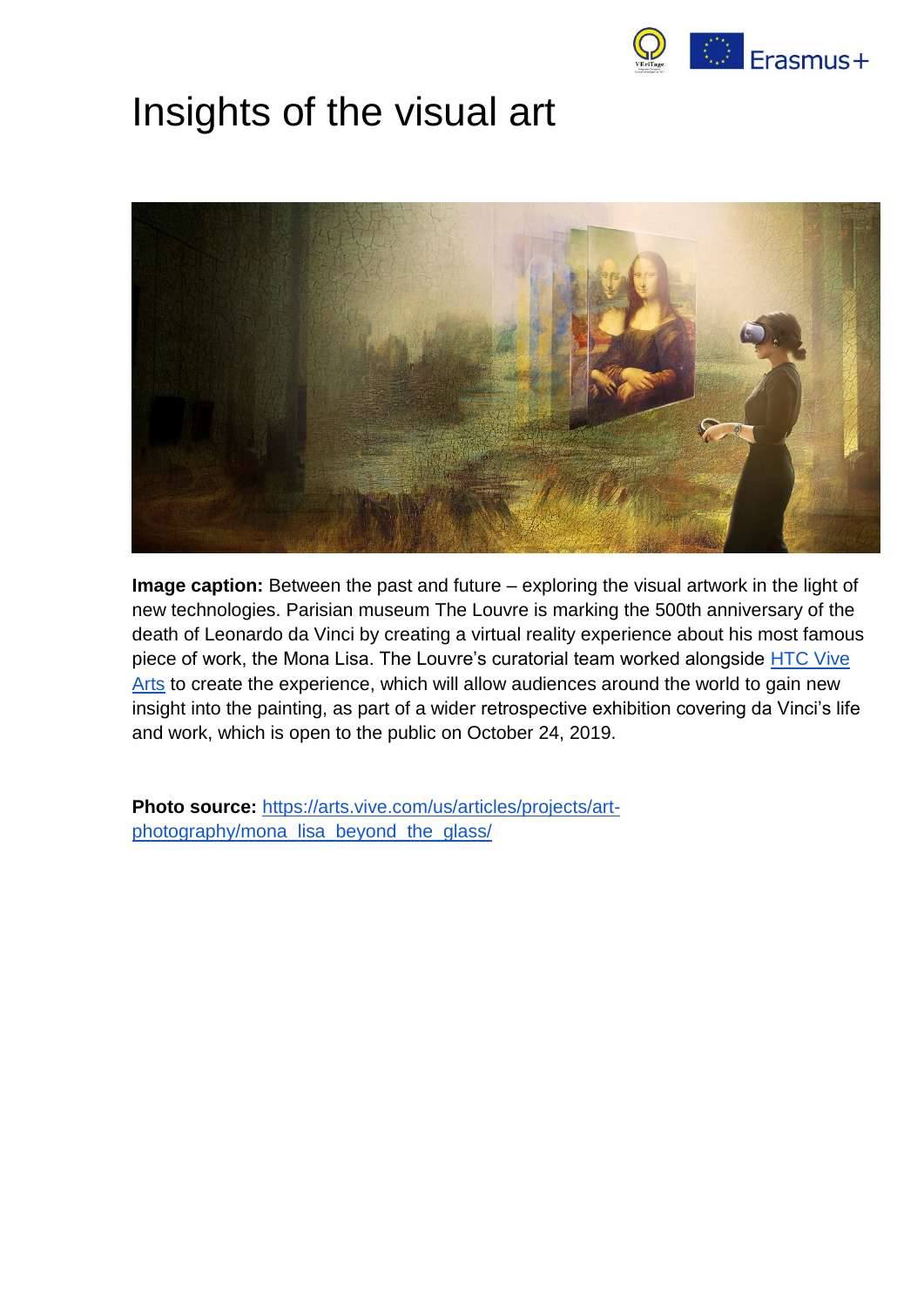

# **CONTENT**

| <b>General overview</b>                                 | 3              |
|---------------------------------------------------------|----------------|
| Take a closer look at the visual art. Activity overview | $\overline{4}$ |
| 1st activity "Shapes in the visual art"                 | 5              |
| 2nd activity "Look around"                              | 8              |
| <b>Other resources</b>                                  | 10             |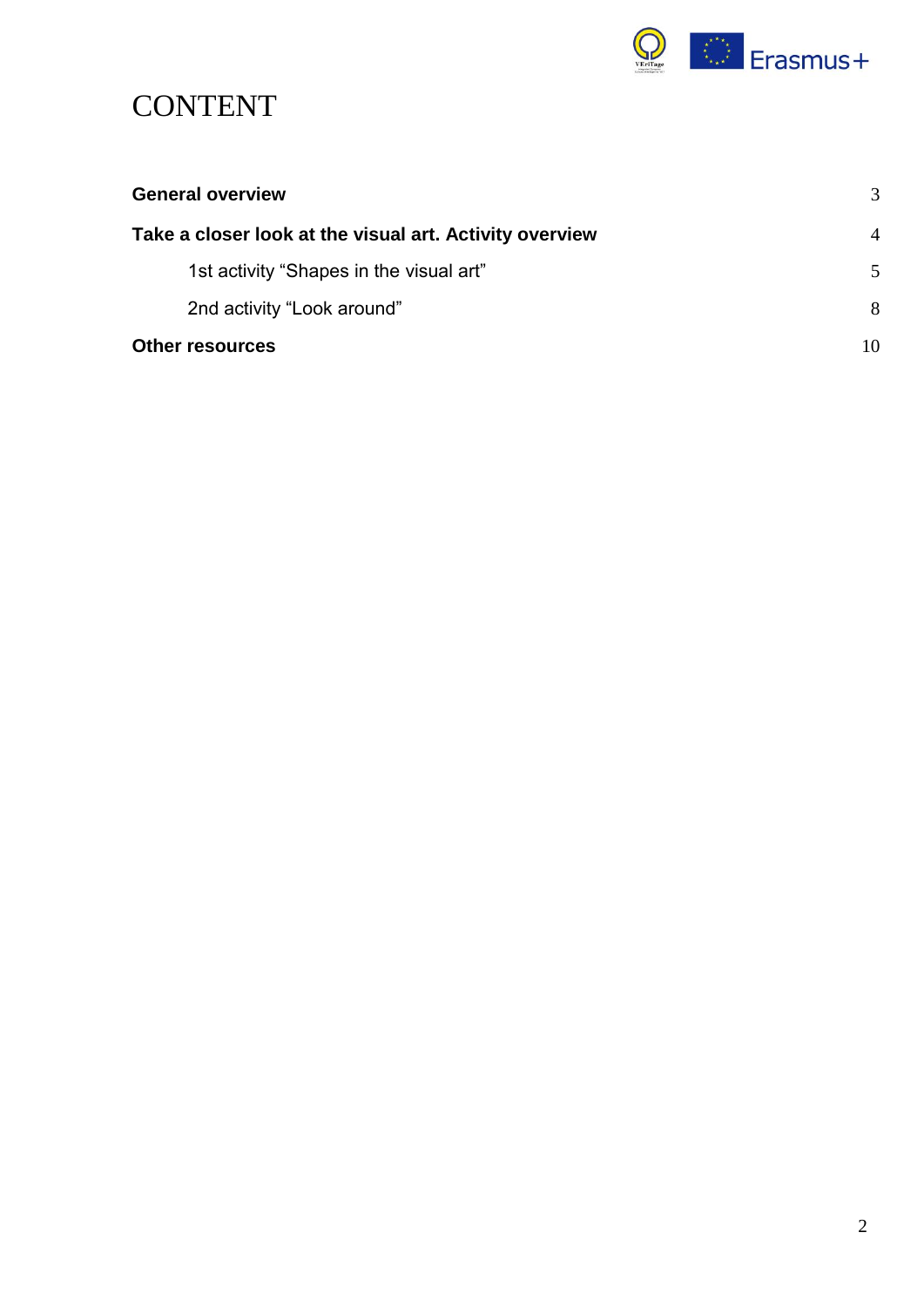

# <span id="page-2-0"></span>General overview

Masterpiece "Mona Lisa" by Leonardo da Vinci is one of the most known examples of tangible cultural heritage in a visual art area. The name of it sometimes is used as a label describing the most popular exhibit of the museum (e.g. [https://www.edvardmunch.org/the](https://www.edvardmunch.org/the-scream.jsp)[scream.jsp,](https://www.edvardmunch.org/the-scream.jsp) [https://www.princessehof.nl/collectie/topstukken/mingvaas/\)](https://www.princessehof.nl/collectie/topstukken/mingvaas/). At the same time, it is one of the thousands of examples from the cultural heritage objects listed in UNESCO World Heritage List (can be found here: [https://whc.unesco.org/en/list/\)](https://whc.unesco.org/en/list/) or cultural property list of individual countries. For example Lithuania has more than 7000 thousands registered movable cultural property objects (List can be find here: [https://kvr.kpd.lt/#/heritage-search\)](https://kvr.kpd.lt/#/heritage-search). What makes our eyes stop near some of them or pass through others? What is behind them: details, connections, stories? How to learn to see the creation not the item? The exercise was inspired by the publication ["How to look at art"](https://www.metmuseum.org/art/metpublications/The_Metropolitan_Museum_of_Art_Bulletin_v_28_no_5_January_1970) by Jane Norman, the author of a popular lecture series at the Metropolitan museum "The art of seeing".

We expect that implementation of the exercise will encourage students to take a closer look at the world wide known cultural heritage objects and at the same time to learn more about the cultural property around them.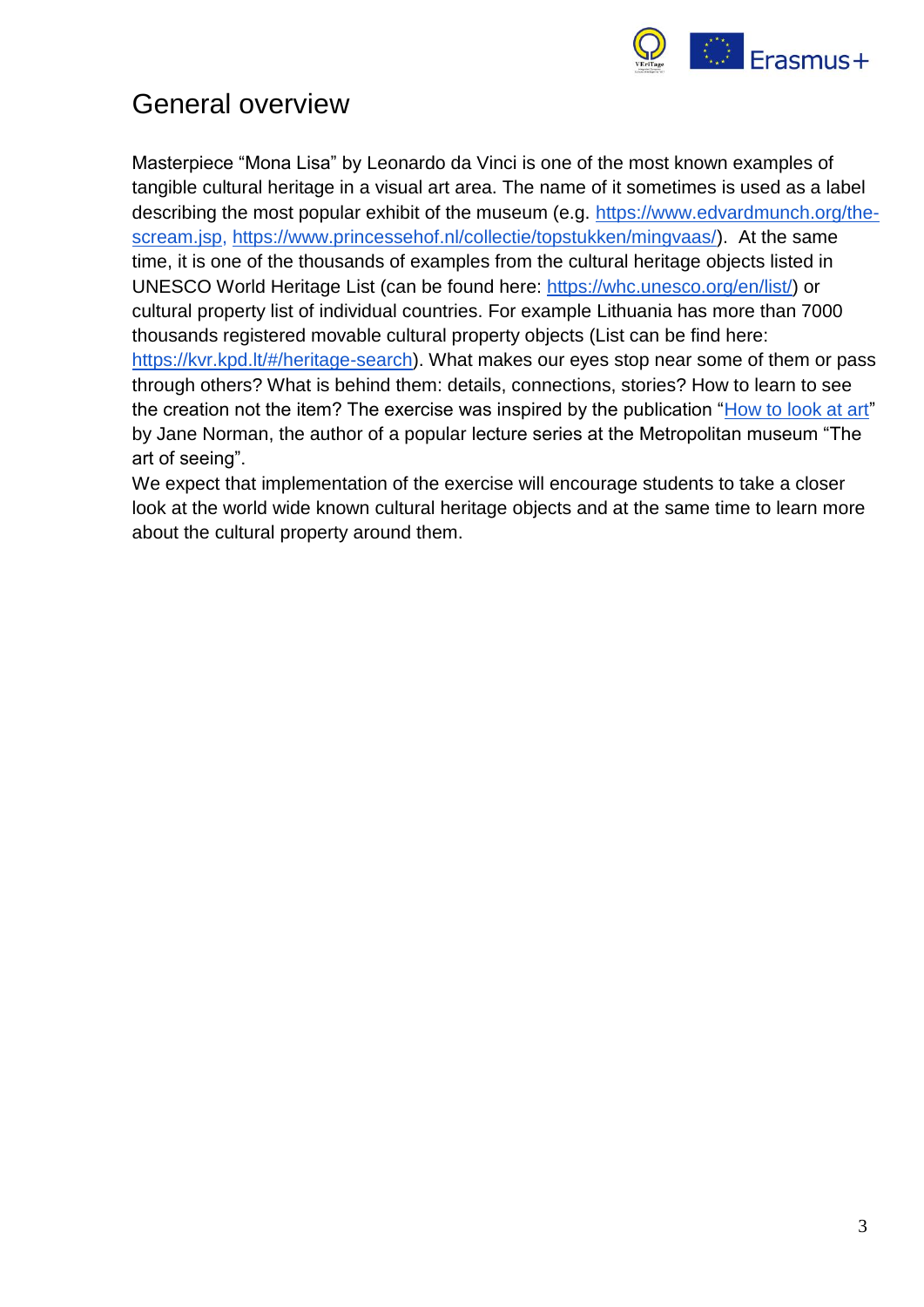

# <span id="page-3-0"></span>Take a closer look at the visual art. Activity overview

In modern today's world – full of rapidly changing images, accessible with the one touch of a finger, teachers may find it difficult to find ways to present students the visual art objects that is immovable, unchanging, and uniquely unfolded by exploring the work itself, its individual symbols and their encoded stories. We offer this exercise as a tool which teachers can use to encourage students to explore and look deeper, analyze and discuss the well known works of art.

Historically, math has played an important role in visual art, particularly in perspective drawing; i.e., the means by which a three-dimensional scene is rendered convincingly on a flat canvas or piece of paper. Mathematics and art are two seemingly disparate fields according to contemporary views, the first often considered analytical and the second emotional. In the first part of the exercise, students will be able to compete by analyzing artwork using geometric shapes. Different geometric shapes also surround us in our everyday environment. With this exercise, students will have the opportunity to take a closer look at it. This exercise will invite students to reflect on which figures we identify more easily than others, how these figures fit into the artwork, or how they affect our emotions. In the second part of the exercise, proposed activity will invite students to investigate the visual artwork objects in a local or regional area. How can it become interesting and encourage interest to reveal it closer not only for art lovers, but for all of us? How digital programs can help to do it in an engaging way? In this exercise, students will have the opportunity to improve their analytical skills, skills to deal with complexity, identify individual details and reflect on their connection, as well as how they can enrich the presentation of their chosen topic.

The activity can be applied for the VET students of various programmes during the subject/topic related to #history,#culture, #ICT, #art, #math and engineering.

#### **General objectives:**

- To increase the knowledge and awareness about the worldwide known visual art object also local (regional) one of the students;
- To foster their curiosity about the world, and a willingness to participate in cultural experiences;
- To explore the ways of visual literacy competence development.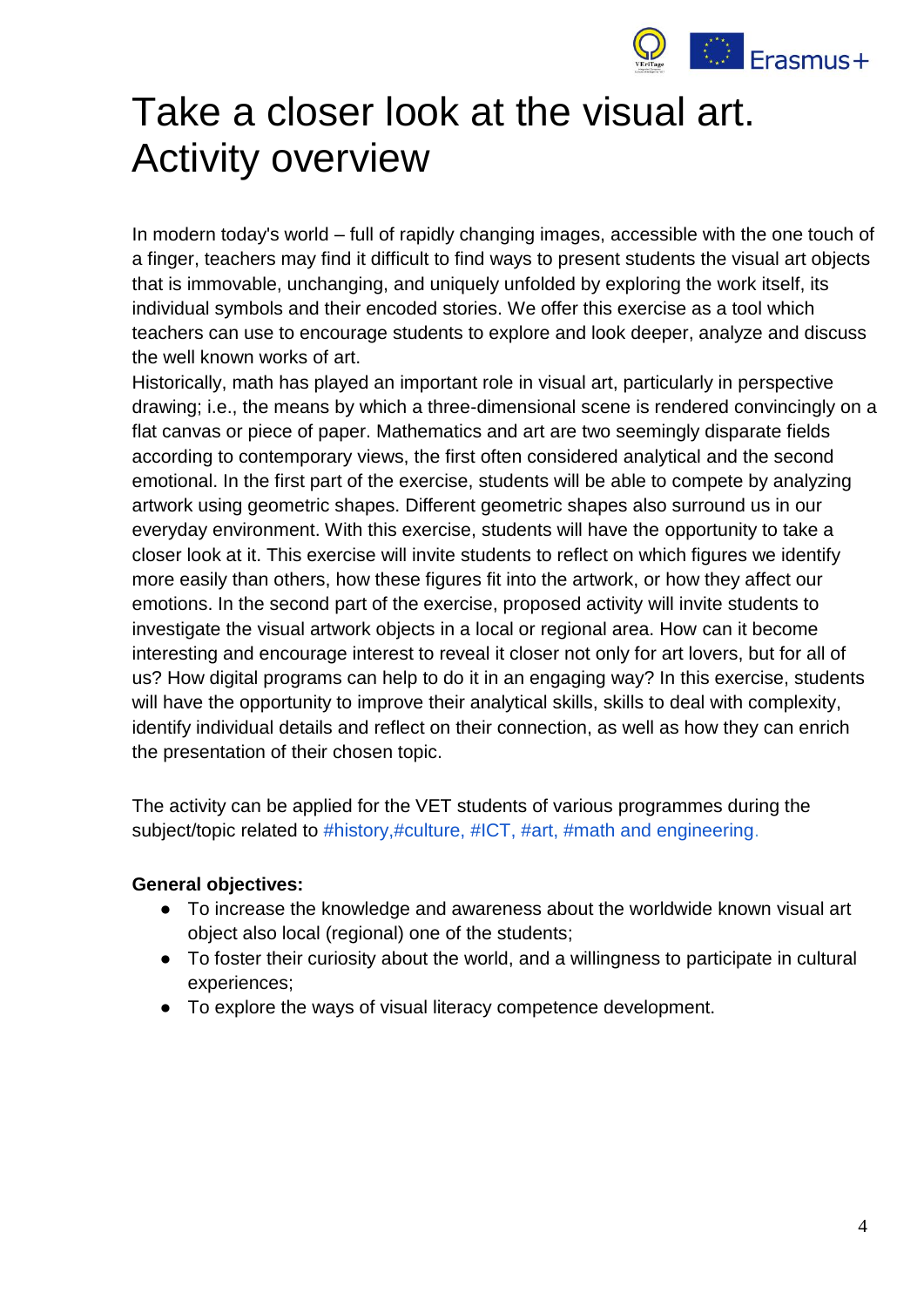

# **Descriptive activity sheet**

# <span id="page-4-0"></span>**1st activity "Shapes in the visual art"**

**Resources for the activity implementation:** network, computer, projector, mobile phone/camera.

The exercise should start with the presentation and discussion to explore the main definitions and resources related to the visual art topic.

- What is visual art?
- What is the role of visual art?
- What part does it take in the cultural heritage list?
- What visual art examples can we relate to cultural heritage site?
- What makes us think about the visual art object as a cultural heritage site?

The sources to encourage the discussion are available in the internet e.g. : <https://www.youtube.com/watch?v=QZQyV9BB50E> or prepared by the teacher.

The presentation and discussion will help you to define the exercise entry level (preknowledge about visual art, cultural heritage) of the students and proceed with the following activity. Invite the students to search in the internet and choose one of the wellknown visual art examples, defined as object of cultural heritage: e.g. 20 of the World's Most Famous Art Pieces:

[https://historylists.org/art/20-of-the-world's-most-famous-art-pieces.html;](https://historylists.org/art/20-of-the-world%E2%80%99s-most-famous-art-pieces.html) <https://en.unesco.org/galleries/unesco-works-art-collection>

The students have to analyze the work of art and try to identify concrete details – basic forms of it: squares, triangles and circles, irregular shapes. Which one(-s) are the most noticeable?

Students have to save the picture of the chosen art example as a jpg or pdf file and point out the identified shape using the Toolbar of the programme (or Paint, Gimp and etc. programs).

E.g.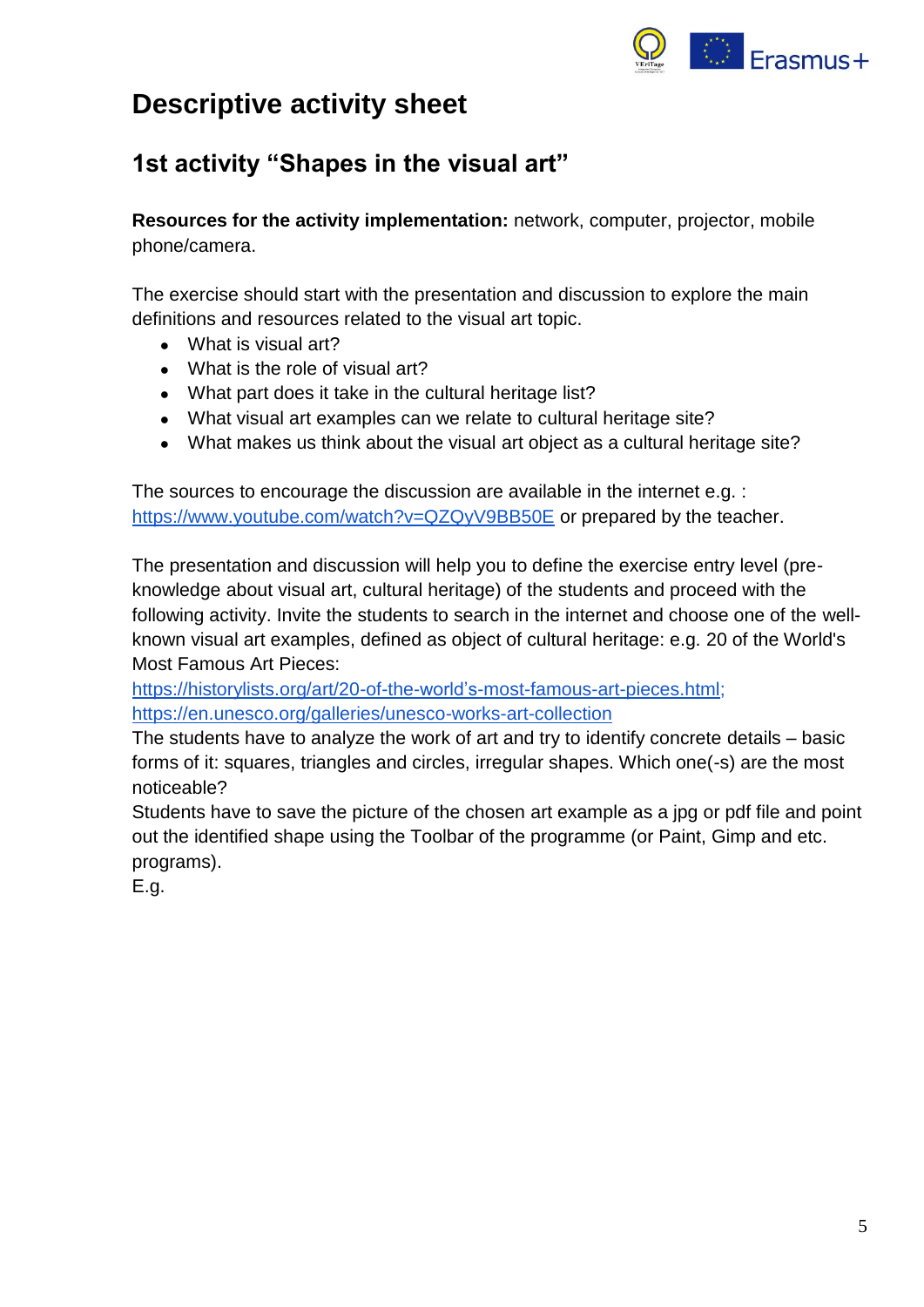



After it, students have to look for the similar shapes in the environment related to their training programme. They have to find and upload or make a photo themselves (using the mobile phones or camera) and do the same marking for it. Present and discuss the findings with the class – was it easy to identify the shapes? The same activity can be held identifying the colors of the picture and environment around us. Example of the students photo.



#### **Results of the activity.**

Each group of the students have to present at least 2 photos – famous visual art objects and images related to their training programme. The identified details – similar shapes (colors) have to be marked by the help of the chosen software programmes in here. Group also can be asked to prepare a short verbal presentation of the chosen visual art object (author, date, the place of exhibit, other available interesting details) and shapes identified.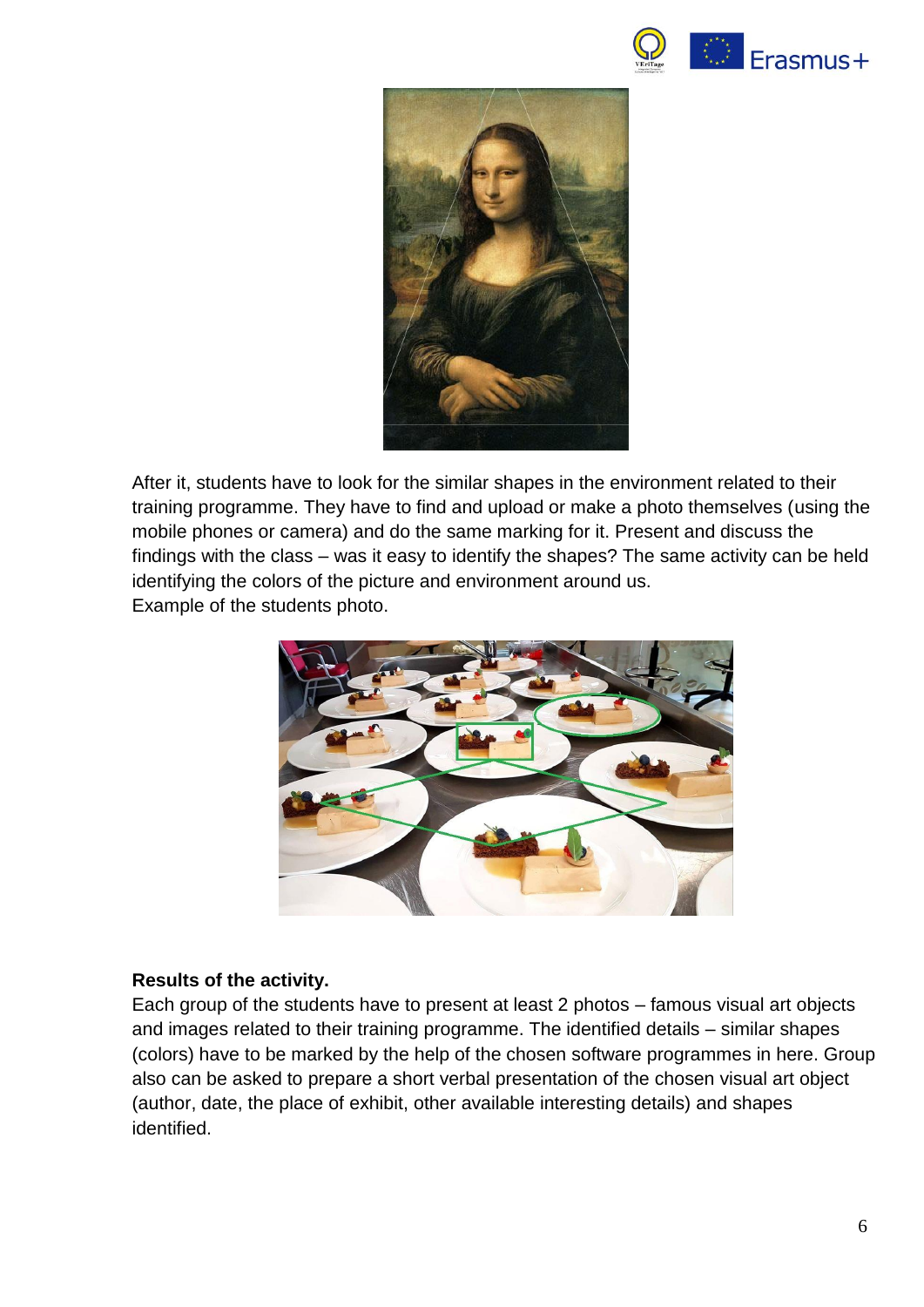

#### **Recommendations for the teacher:**

- 1. We recommend to organize this activity as a teamwork in order to cover competences listed below, but it also can be organized as an individual work by the need.
- 2. Lead the group to choose different pieces of art and try to identify as many forms as possible – this will help your class get acquainted with a wider range of objects of visual art.
- 3. Encourage students to reason and discuss why some of them include more angled or round details, small or big, bright or pale, and develop their visual literacy.

This activity should help students to broaden their knowledge of local, national, regional, European and global cultures expression through visual arts also develop these key [competences:](https://eur-lex.europa.eu/legal-content/EN/TXT/?uri=uriserv:OJ.C_.2018.189.01.0001.01.ENG)

#### **Cultural awareness and expression competence by developing their skills**:

- to recognize the different ways of communicating ideas between creator and audience within art and design;
- to recognize cultural heritage within a world of cultural diversity and visual arts can be a way to both view and shape the world;

#### **Digital competence by developing their skills**:

- to use digital technologies to support their creativity towards learning goals;
- to use, create, and share digital content.

#### **The evaluation of the activities of this stage:**

Based on the tasks of this activity, we suggest a number of assessment criteria that may be applicable during this stage.

1. Assessment in relation to the requirements of the particular subject (ICT subject: proper use of the specified programs. Art subject: ability to identify the specified details and other peculiarities of the image, presentation of the visual art object, demonstrated knowledge of art).

2. The whole task can be evaluated in the frame of group workflow – are the students involved in the activity, do they understand the task and can present their findings during it.

3. Use / refinement of skills attributed to specific key competences areas during this exercise, also ability to apply the pre- and gained knowledge of different subjects.

## **Recommended evaluation of the skills related to the cultural awareness and expression competence:**

● The idea, context and/ or details of the object of visual art is presented in a proper way.

#### **Recommended evaluation of the skills related to the digital competence:**

● The required shapes are identified and marked in a correct way.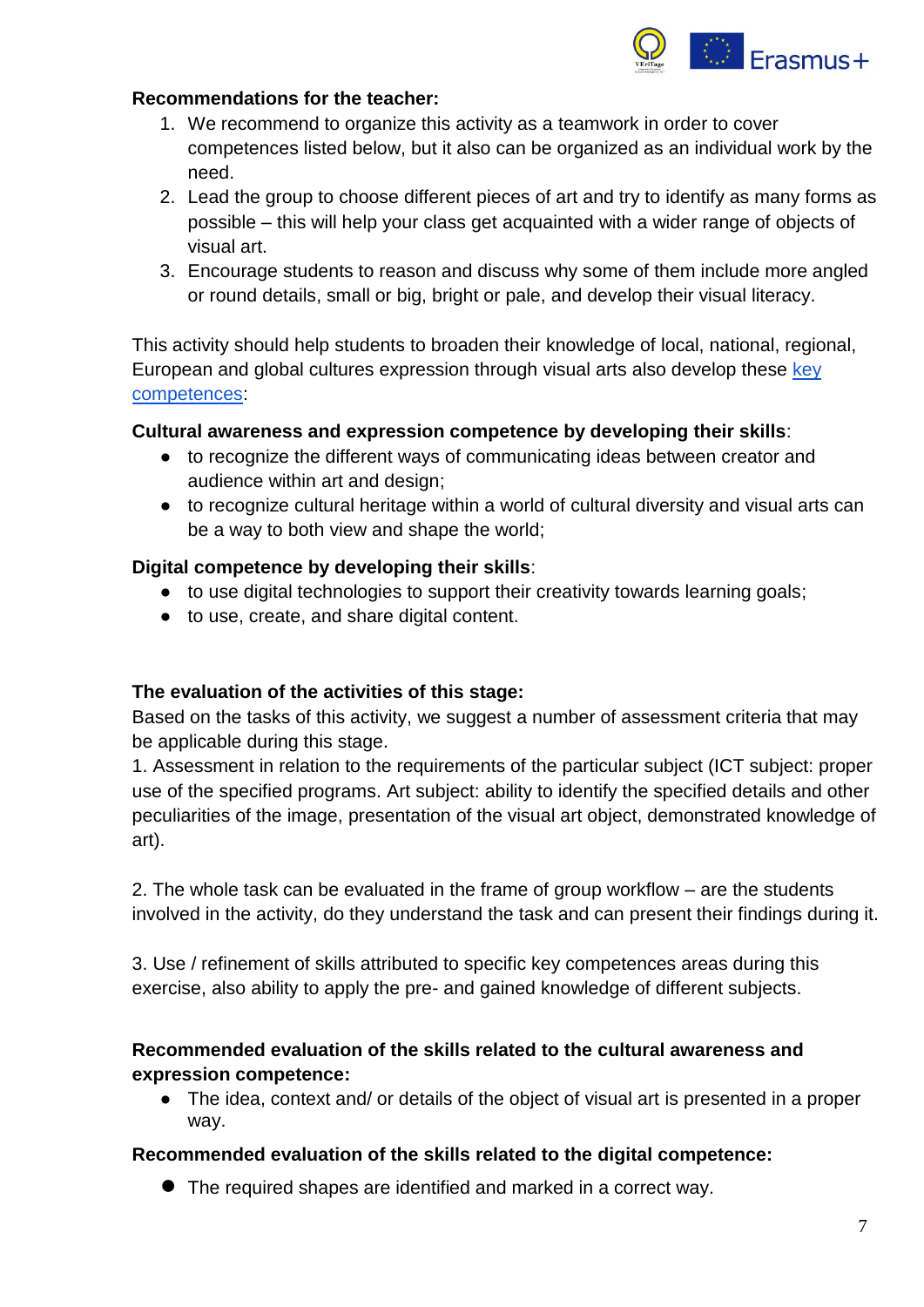

## <span id="page-7-0"></span>2nd activity "Look around"

**Resources of the activity implementation.** Network, computer, projector, mobile phone/camera.

Invite students to think about visual art objects, which can be found in the area near them (sculpture, painting in the museum and ect.). Ask them to to find as much as possible information about it on the internet, contact the local tourism office. Students have to plan the visit and take a photo, revealing the detail(s) of the exhibit, which usually can not be noticed from the first sight. The results of the students research and visit has to be presented in the prepared presentation (by the programmes Canva, PowerPoint or similar).

### **Results of the activity.**

Oral presentation illustrated by the digital content.

#### **Recommendations for the teacher:**

- Help students to map the area they can look for and object, and contact the tourism office;
- Put them on a tract with some examples, which can be implemented by all classes with the help of the teacher. You can find some inspiration ideas in a Google Arts & [Culture](https://artsandculture.google.com/) website: [https://artsandculture.google.com/;](https://artsandculture.google.com/)
- Timeframes of the task implementation should be agreed according to the entry level of the students.

This activity should help students to broaden their knowledge of local, national, regional, European and global cultures expression through visual arts also develop these key [competences:](https://eur-lex.europa.eu/legal-content/EN/TXT/?uri=uriserv:OJ.C_.2018.189.01.0001.01.ENG)

#### **Cultural awareness and expression competence by developing their skills:**

- to get and apply the knowledge about the local (regional) visual art objects;
- to communicate ideas with audience oral and digital content;
- to recognize cultural heritage within a world of cultural diversity and visual arts can be a way to both view and shape the world.

#### **Digital competence by developing their skills:**

- to use digital technologies to support their creativity towards learning goals;
- to use, create, and share digital content.

#### **Personal, social and learning to learn competence:**

- to communicate constructively in different environments, collaborate in teams and negotiate;
- to identify individual (group) capacities, focus on the task, deal with complexity, critically reflect and make decisions necessary to implement the task.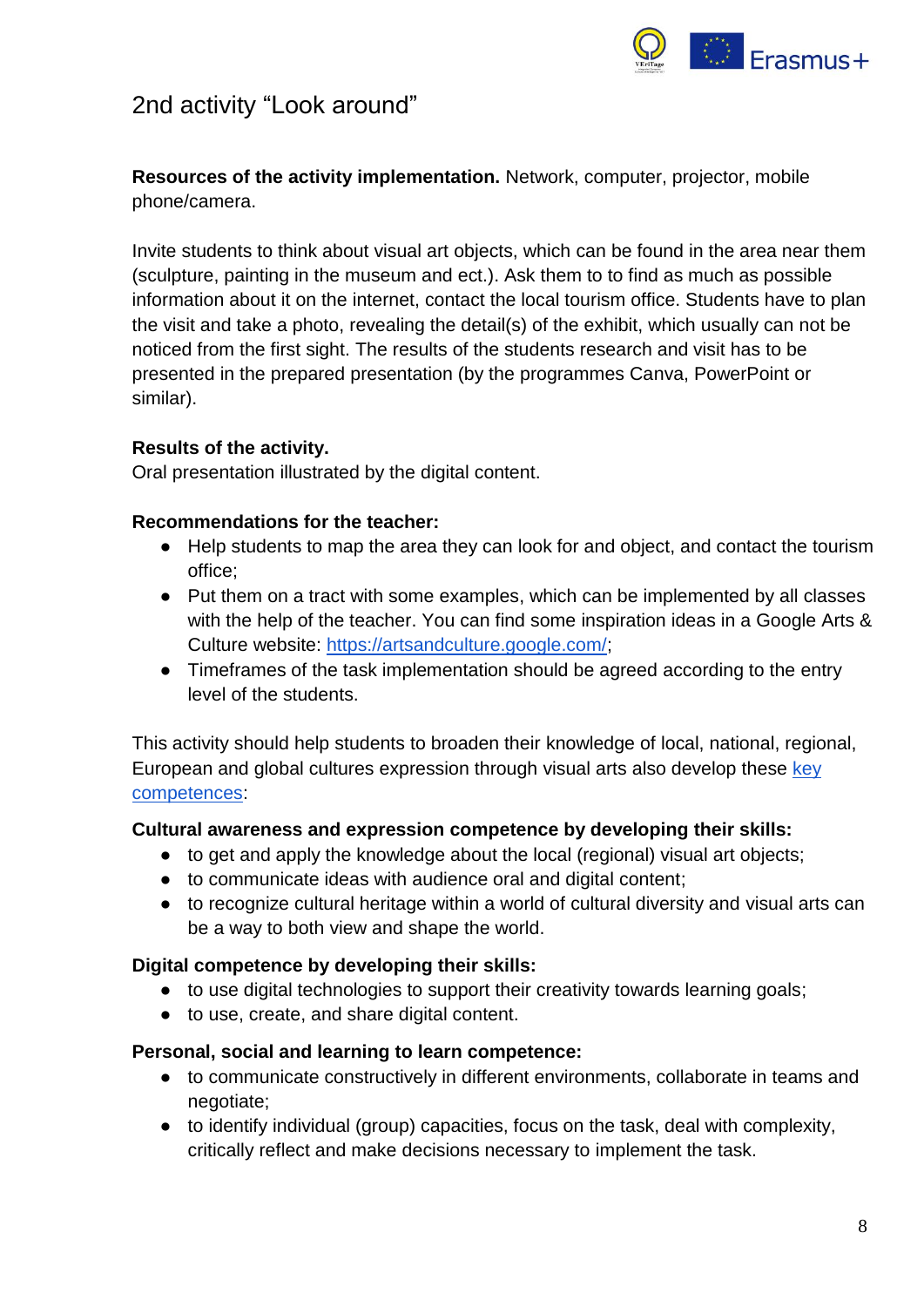

## **The evaluation of the activities of this stage:**

Based on the tasks of this activity, we suggest a number of assessment criteria that may be applicable during this stage.

1. Assessment in relation to the requirements of the particular subject (ICT subject: the quality of the digital presentation. Culture/history related subject: ability to identify/ summarize and present the information about the cultural object).

2. The whole task can be evaluated in the frame of group workflow – are the students involved in the activity, do they understand the task and can present their findings during it. The main criteria of such task evaluation should be presented to the class:

- identification of required info;
- quality of structured presentation;
- ability to work in group, organize and present the group work;
- creativity in the presentation of findings;
- ability to express their opinion, knowledge and perceptions in a respective way.

3. Use / refinement of skills attributed to specific key competences areas during this exercise also ability to apply the pre- and gained knowledge of different subjects.

## **Recommended evaluation of the skills related to the cultural awareness and expression competence:**

- the information about the local (regional) visual art object is comprehensive, various available sources are used;
- oral presentation is linked to and clearly illustrated by prepared digital presentation;
- visual art objective is presented with an open attitude and respect for cultural expression;
- knowledge of local, national, regional, European and global cultures, and expressions are applied in a proper way.

### **Recommended evaluation of the skills related to the digital competence:**

- in order to evaluate this competence properly teacher should be aware about the entry level of the students to identify if they used all potential knowledge to create a qualitative digital content due to they capacities and required task;
- the product is created and presented in a creative and proficient way.

## **Recommended evaluation of the skills related to the personal, social and learning to learn competence:**

- to manage time and information effectively;
- to identify individual/group capacities, focus, deal with complexity, critically reflect and make decisions;
- to collaborate in a team and negotiate (showing tolerance, expressing and understanding different viewpoints).